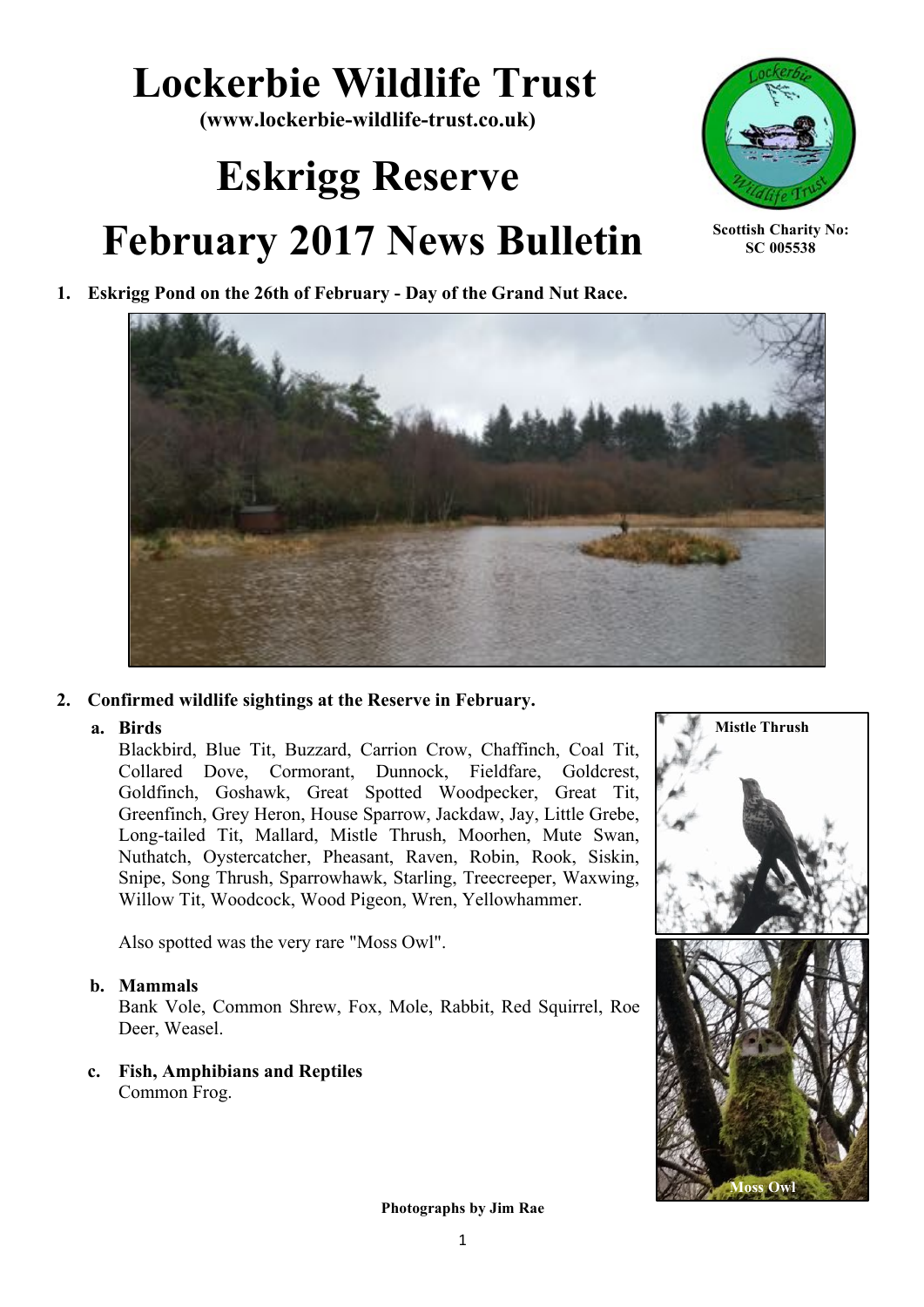### **3. The Great Spruce Bark Beetle (***Dendroctonus micans***)**

The Great Spruce Bark Beetle, *Dendroctonus micans*, is found on Spruce trees throughout much of Eurasia and

was first discovered in Britain in 1982. It was probably introduced in the mid-1970s, by accident, in a load of imported timber. Its range now includes the south of Scotland. Unfortunately, many of the old Sitka Spruce trees near the Reserve have been infected for some time and some have already died.

#### **Life cycle of the great spruce bark beetle**

**Adult -** beetles are 6-8 mm long and 2.5-3 mm wide. They are black when mature with a covering of orange hairs. The large size of the beetles enables the females to withstand the resin flow produced when they bore into the bark of a tree.



**Eggs** - are laid within a small egg chamber in the cambium of the tree. Each female can produce up to 300 eggs, laid in groups of 50-80, in interconnecting chambers. Eggs are normally laid on one side of the chamber.

**Larva** - The beetles has five larval stages (instars) which each become progressively larger. All larval stages feed under the bark in a similar manner: larvae feed side-by-side packing powdery wood debris (or 'frass') and diseased or dead larvae behind them into islands away from the main feeding site. The mixture of resin and frass forms a quilted pattern.

**Pupa** - Pupae are the immobile resting stage of beetle development before larvae can moult to the adult stage. Pupae are found in pupal cells among the larval frass. They are often found in close proximity and give rise, upon emergence, to aggregations of adults under the bark. These stages may be prolonged over several weeks or months depending on the temperature.

**Newly emerged adults** - The newly emerged adults are light brown in colour. As they mature, the colour darkens to brown and black. Adult beetles move within and between trees mainly by crawling (at temperatures of 12<sup>°</sup>C or greater), but occasionally fly (at temperatures of 22.5<sup>°</sup>C or greater).

#### **Identifying infested trees**

#### **1. Signs of poor tree health**

The woods are checked for isolated or small groups of dead or dying trees characterised by browning of foliage over some or all of the crown.

#### **2. Damage to bark**

The entry of female beetles into the bark of trees gives rise to characteristic 'resin tubes' on the trunk. Resin tubes and granular resin at the base of the tree are reliable signs of stem or root attack. Resin tubes vary in colour from white and cream to shades of purple and brown. They may be accompanied by copious resin bleeds. Loose bark with exposed beetle galleries usually indicates older infestations that have been attacked by woodpeckers.

#### **3. Under the bark**

The area of bark around resin tubes, particularly those that are purple or brown, is inspected. A hollow sound when the bark is tapped often indicates a successful attack. The bark is carefully removed and the exposed area is inspected for signs of the beetle. The most characteristic indicator is the presence of a mixture of insect faeces (frass) and bark packed into 'islands' creating a quilted appearance. All beetle stages, from egg to adult, may be present.

In line with best practice, like the Forestry Commission and other private woodland owners across the country, Castle Milk Estate has already initiated biological control by introducing the predatory beetle *Rhizophagus grandis*. *R. grandis* has the ability to survive for long periods, both under the bark and in the soil and is thus able to exploit effectively its specific host, most stages of which can be found at all time of the year.

Castle Milk Estate will have to extract the infected trees while they still have some commercial value. This will probably be done near the end of the year when the Scots Pines, north of the power lines, are also felled.



*R. grandis*

#### **There will be no access to the Reserve for a few days while this operation is in progress.**

The above information has been has been taken from a number of Forestry Commission publications.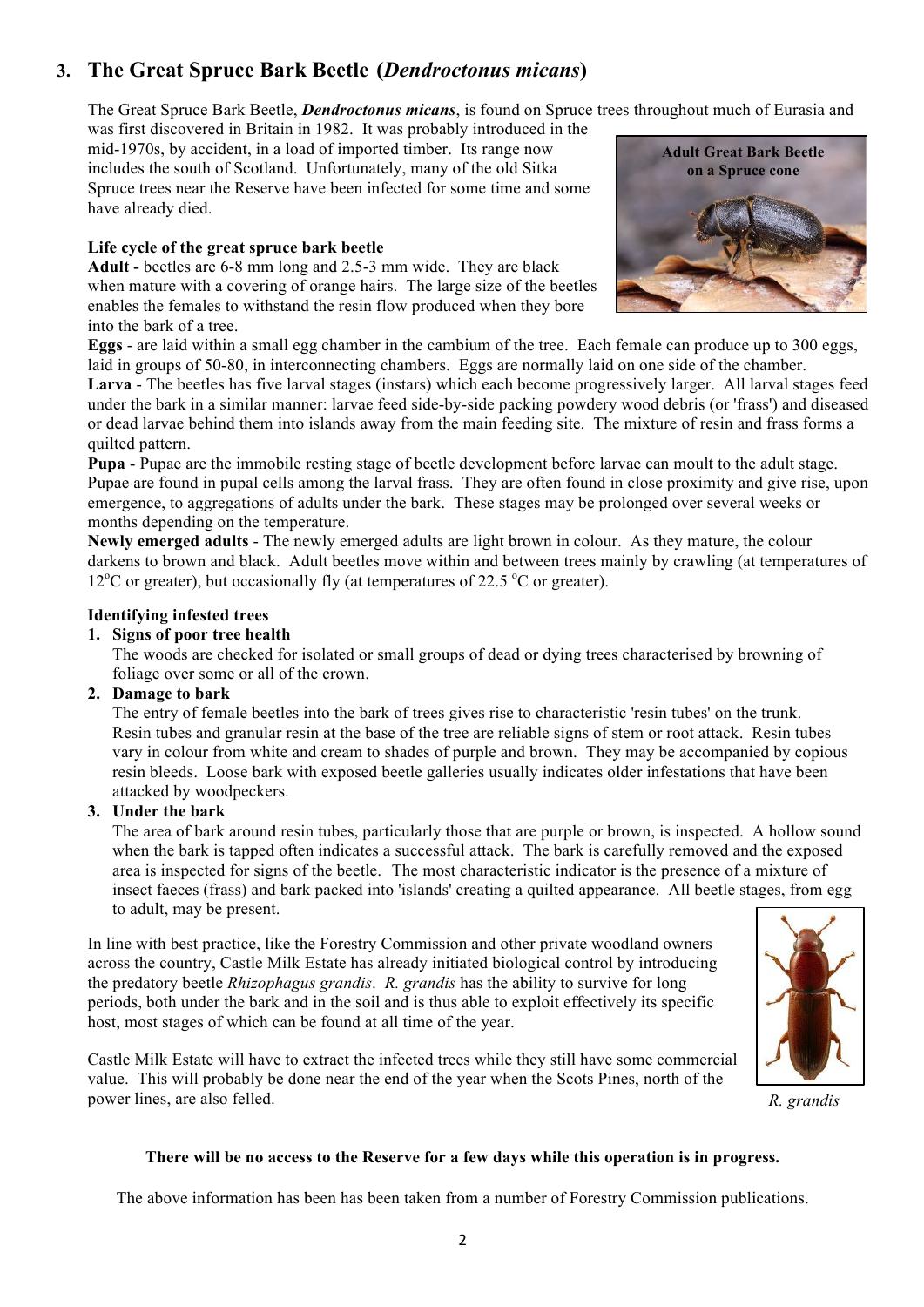#### **4. Planned Activities in February Sun. 5th Marshland survey**

At the end of December 2016 and at the beginning of February 2017, Bob Merritt identified the following invertebrate species in the marshland at Eskrigg Reserve.

| Insects:             |                        | Molluscs:           |                                  |
|----------------------|------------------------|---------------------|----------------------------------|
| A water boatman      | Sigara dorsalis        | The Wandering Snail | Radix balthica                   |
| A mayfly nymph       | Cloeon dipterum        |                     |                                  |
| A leaf beetle        | Galerucella sp.        | Crustaceans:        |                                  |
| Rove beetles         | Stenus bifoveolatus    | A freshwater shrimp | Crangonyx pseudogracilis         |
|                      | Stenus boops           | A freshwater shrimp | Gammarus pulex                   |
|                      | Stenus cicindiusculus  |                     |                                  |
|                      | Stenus lastrator       | Arachnids           |                                  |
|                      | Stenus nitidiusculus   | Harvestmen          | Nemastoma bimaculatum            |
| <b>Water Beetles</b> |                        | Spiders             |                                  |
| crawling             | Haliplus ruficollis    | Foliage spider      | Clubonia stagnatilis             |
| diving               | Agabus affinis         | Money Spiders       | <b>Bathyphantes approximatus</b> |
|                      | Agabus bipustulatus    |                     | <b>Bathyphantes</b> gracilis     |
|                      | Hydroporus angustatus  |                     | Diplocephalus permixtus          |
|                      | Hydroporus gyllenhalii |                     | Drepanotylus uncatus             |
|                      | Hydroporus incognitus  |                     | Erigone atra                     |
|                      | Hydroporus melanarius  |                     | Gnathonarium dentatum            |
|                      | Hydroporus memnonius   |                     | Hilaira excisa                   |
|                      | Hydroporus nigrita     |                     | Leptorhoptrum robustum           |
|                      | Hydroporus striola     |                     | Lophomma punctatum               |
|                      | Hydroporus tristis     |                     | Porrhomma pygmaeum               |
|                      | Hydroporus umbrosus    |                     | Tallusia experta                 |
| scavenging           | Anacaena globulus      |                     | Walckenaeria nodosa              |
|                      | Anacaena lutescens     |                     |                                  |
|                      | Helophorus flavipes    |                     |                                  |
|                      | Helophorus grandis     |                     |                                  |
|                      | Hydrobius fuscipes     |                     |                                  |
| small                | Hydraena britteni      |                     |                                  |
|                      | Hydraena riparia       |                     |                                  |

**Sun. 12th** Members of the **Dumfries and Galloway through the Lens** group visited Eskrigg Reserve. Some had visited before, others hadn't. Jim gave the group a brief account of the history of the Reserve and what wildlife they might see from the hides.



- **Fri. 24th Jim Rae** attended a training course at the Royal Botanic Garden Edinburgh entitled **Lichens - Making the Invisible Visible**. The course was about identifying the main groups of lichens and how the lichens can indicate levels of atmospheric pollution.
- **Sun. 26th** Lockerbie Wildlife Trust held its **16th Annual Nut Race** at the Reserve. Twenty-four hardy individuals, including the D & G Standard photographer, braved the wet and windy weather to attend the Annual Nut Race. Many thanks to all who helped on the day and all who sponsored a nut. The £610 raised will be used to support the work of the Trust at Eskrigg Reserve.